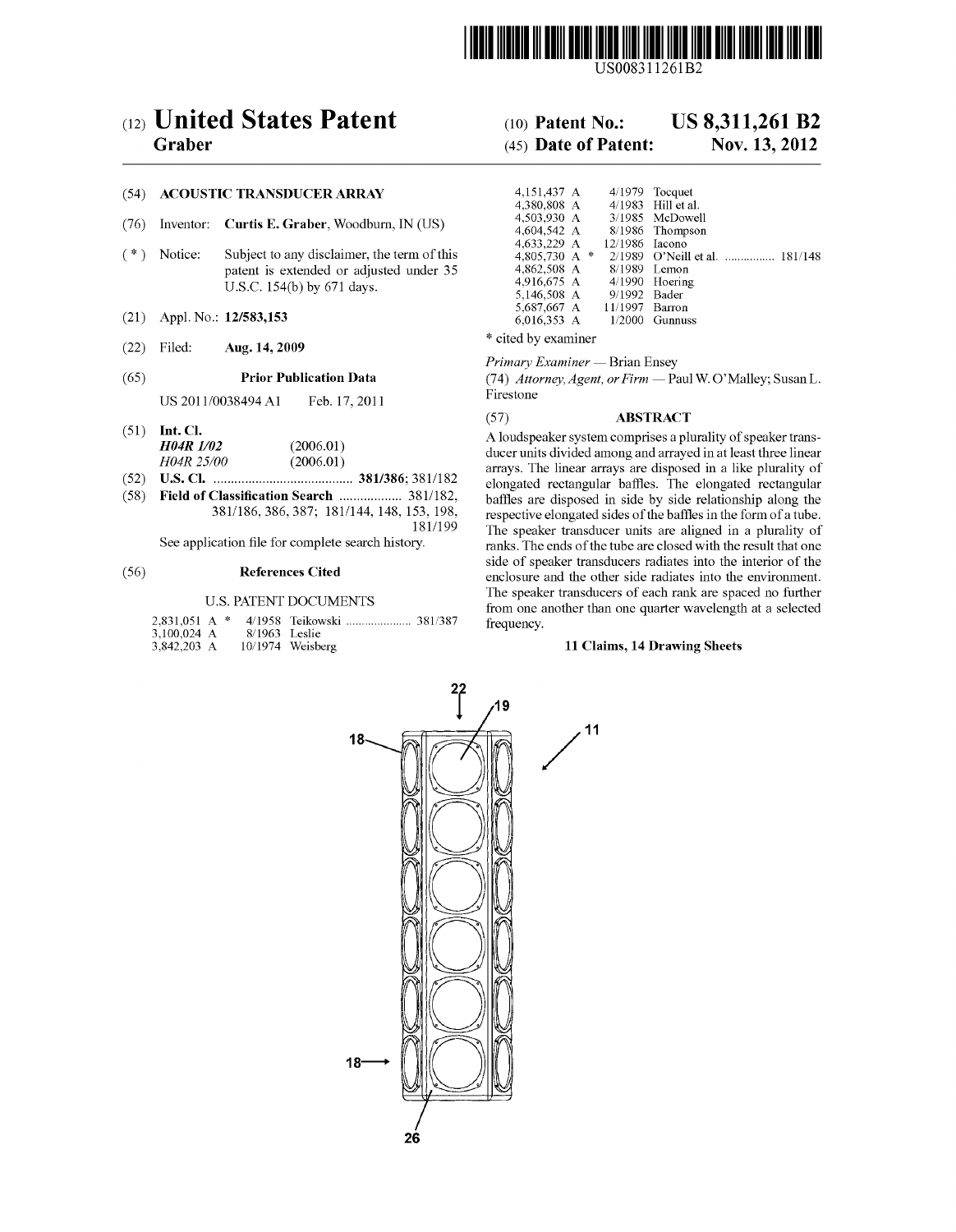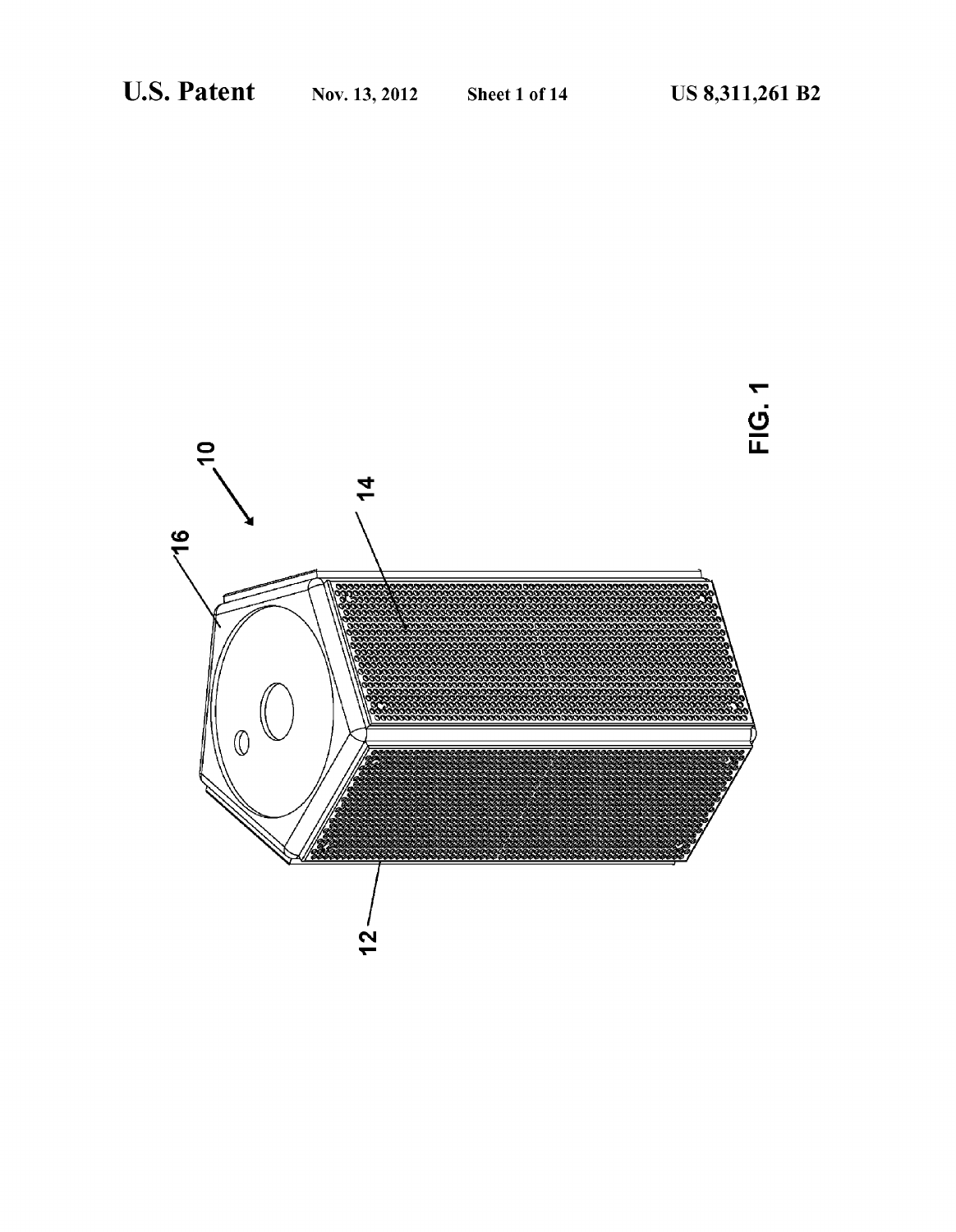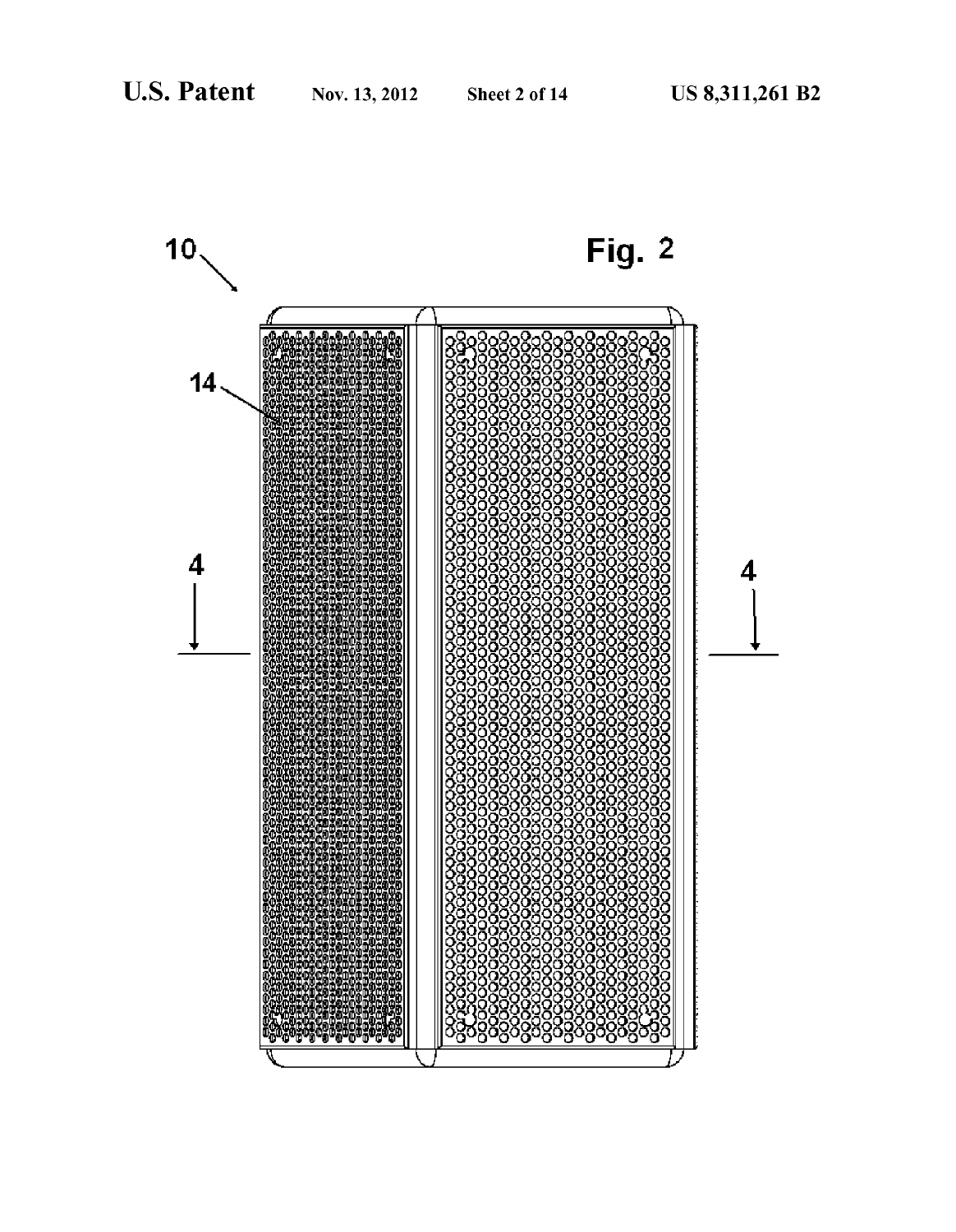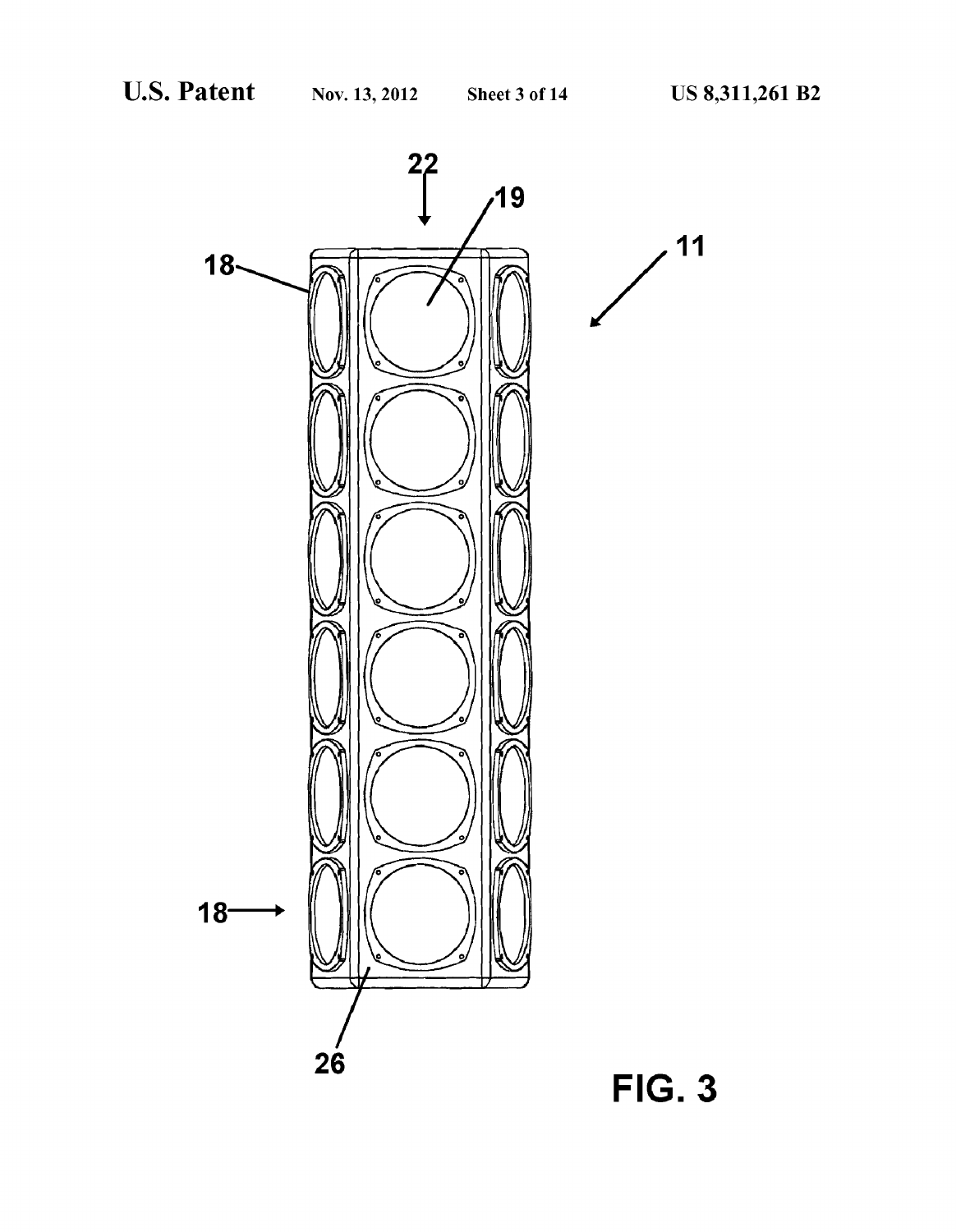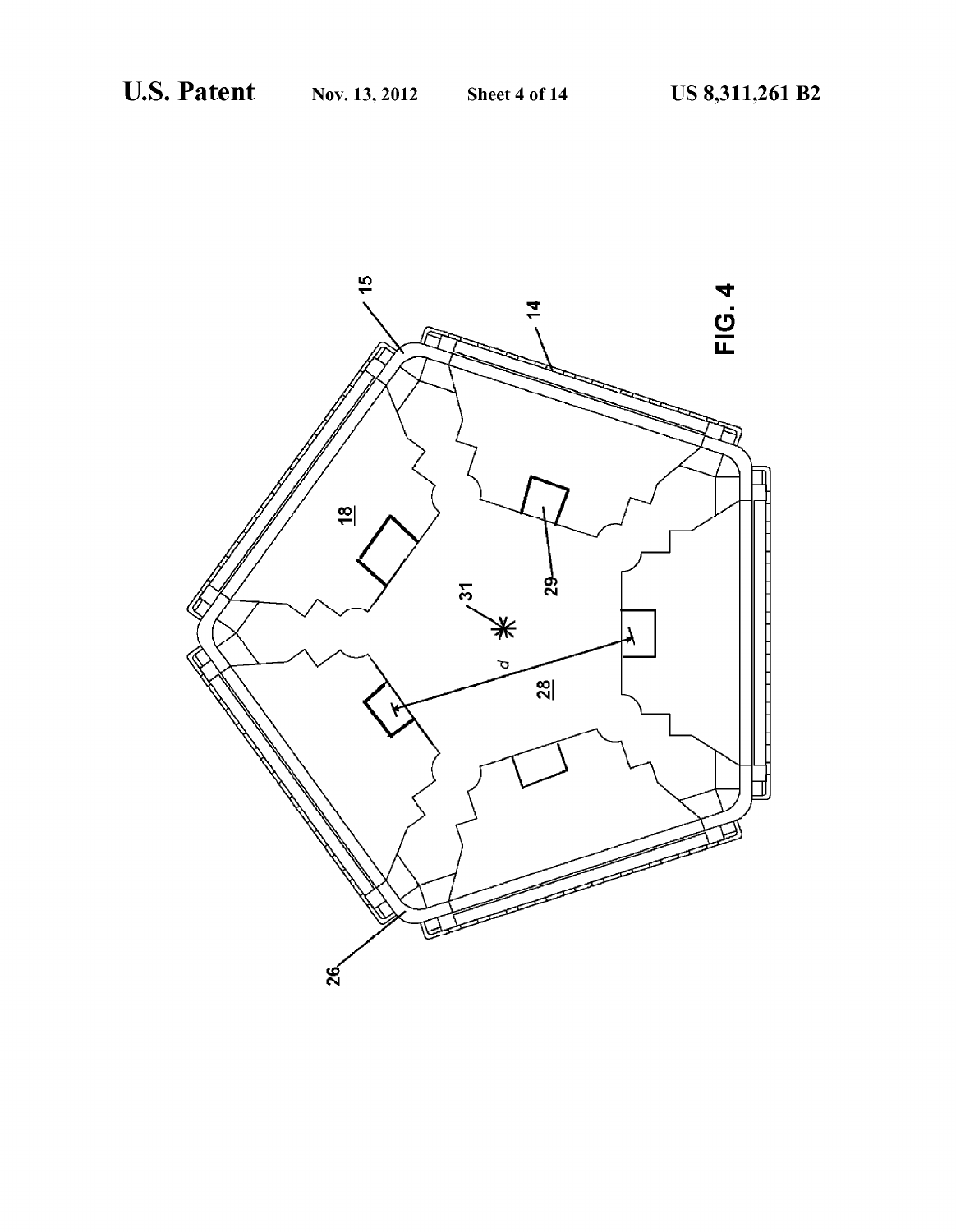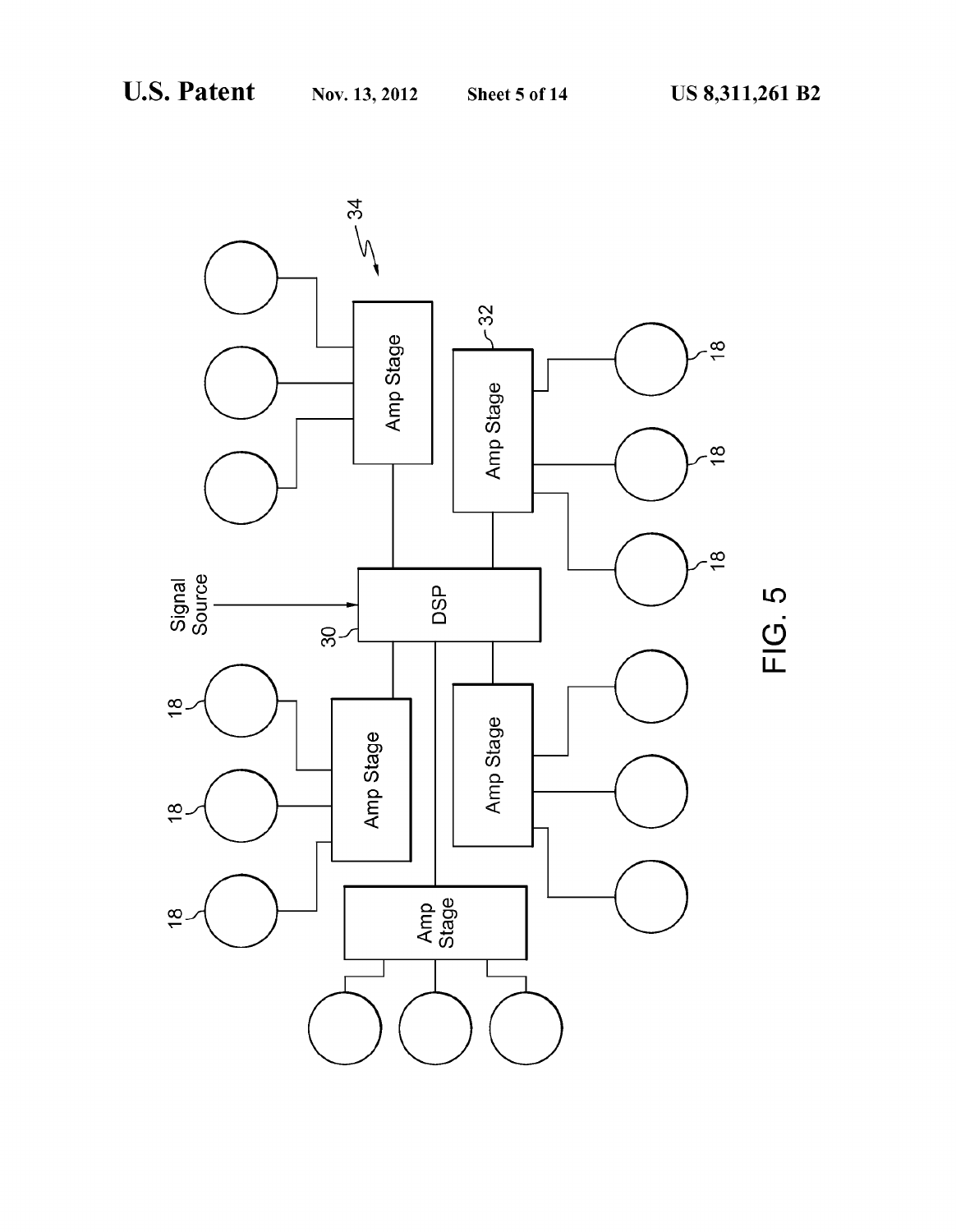

**FIG. 6**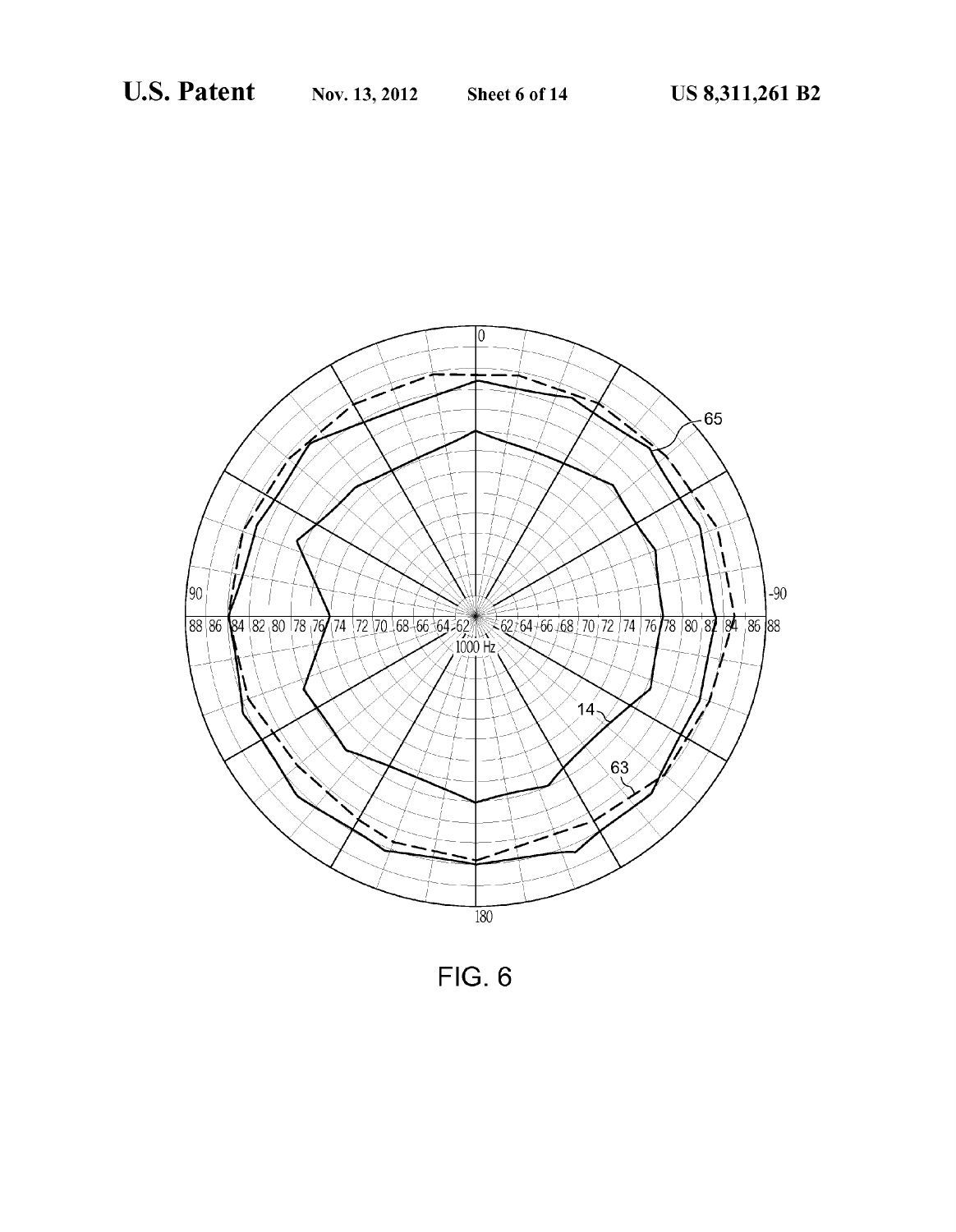

FIG. 7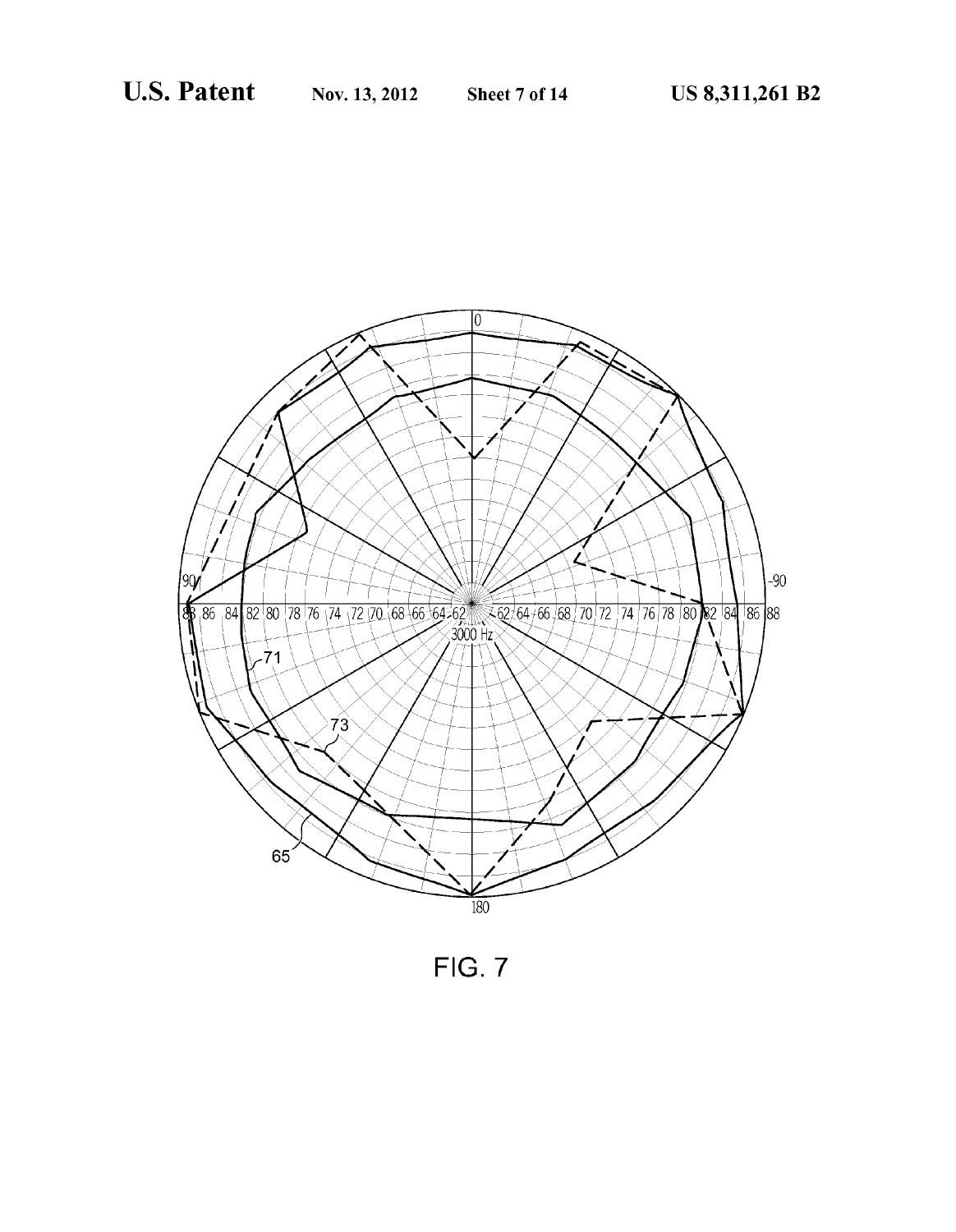



 $FIG. 8$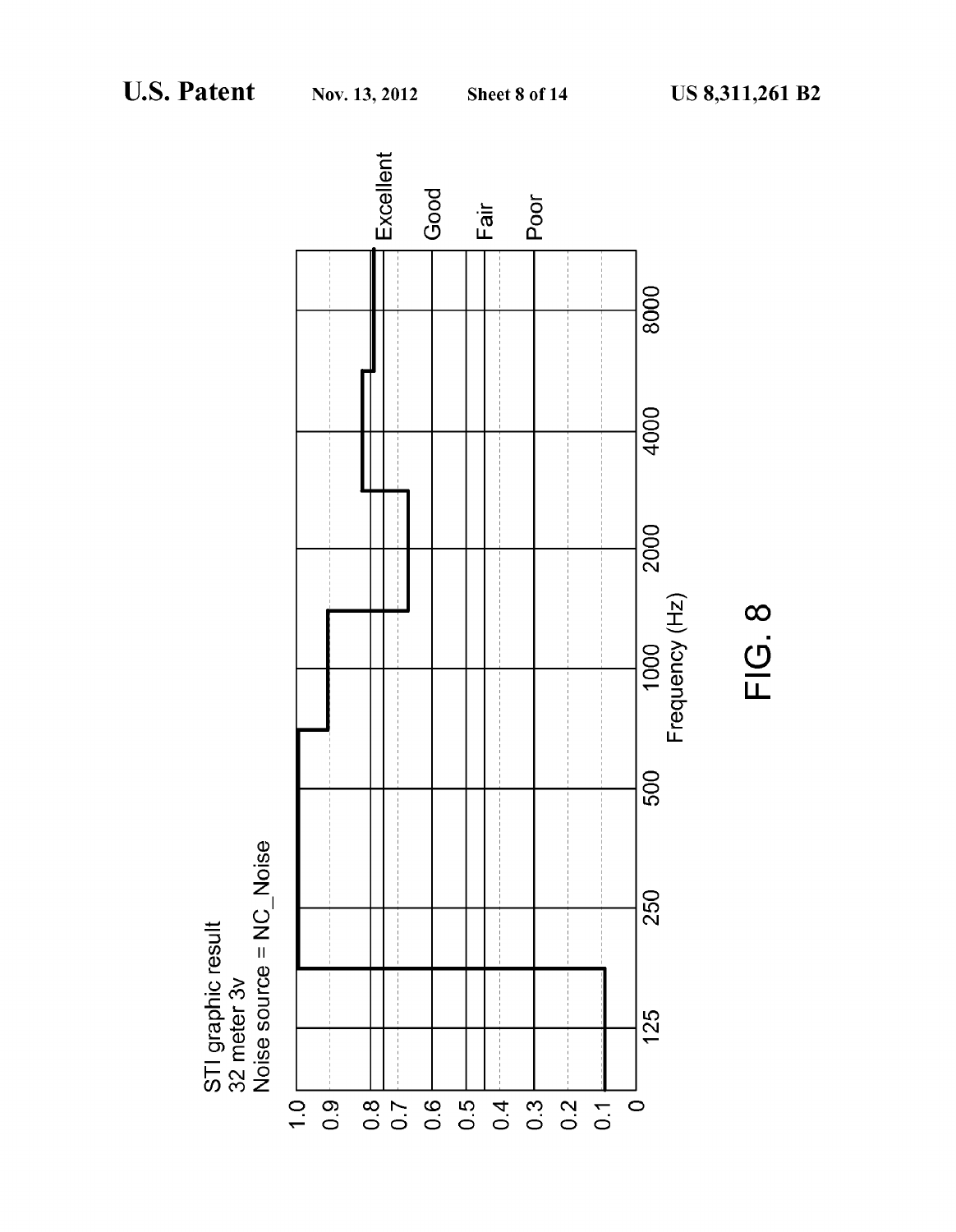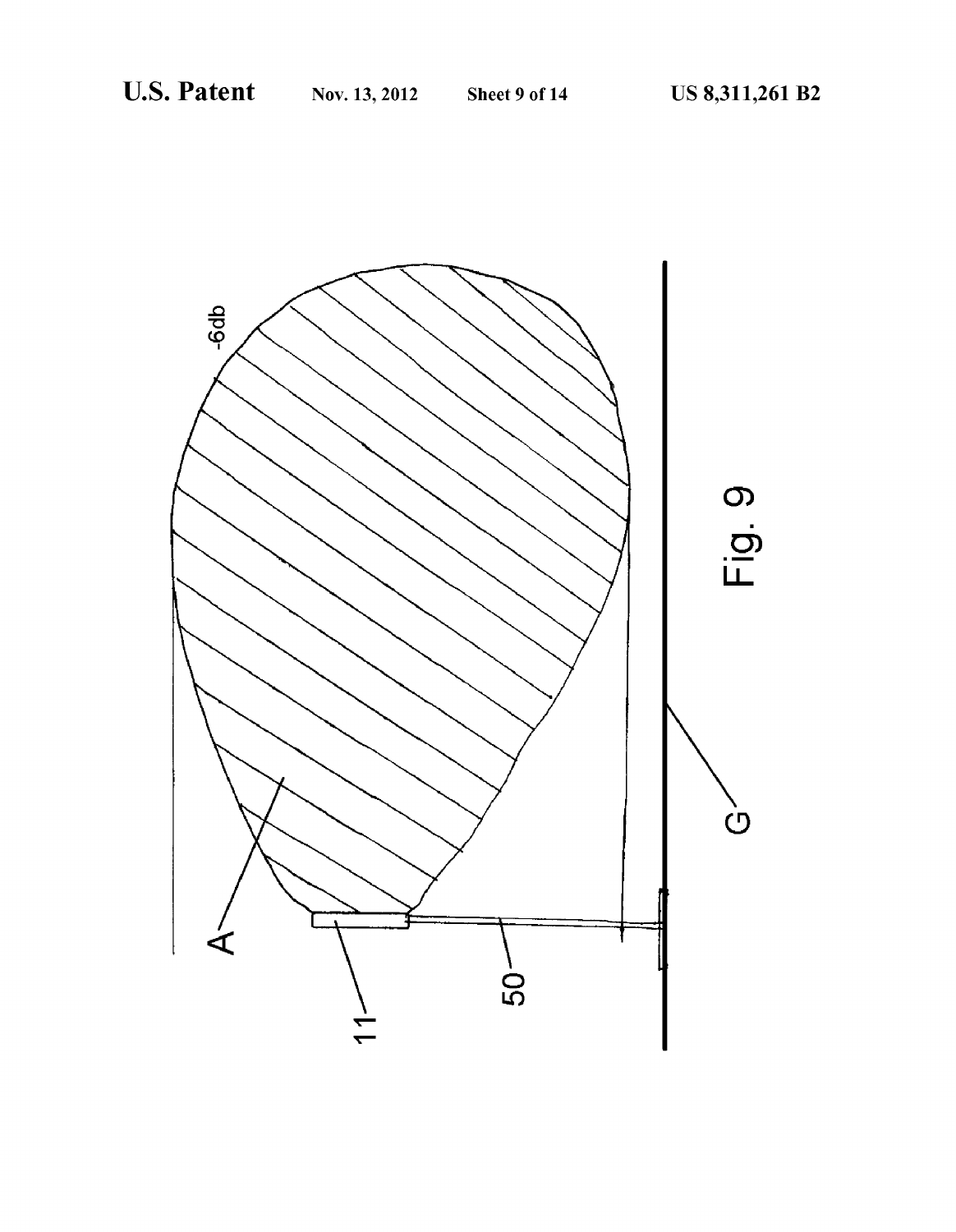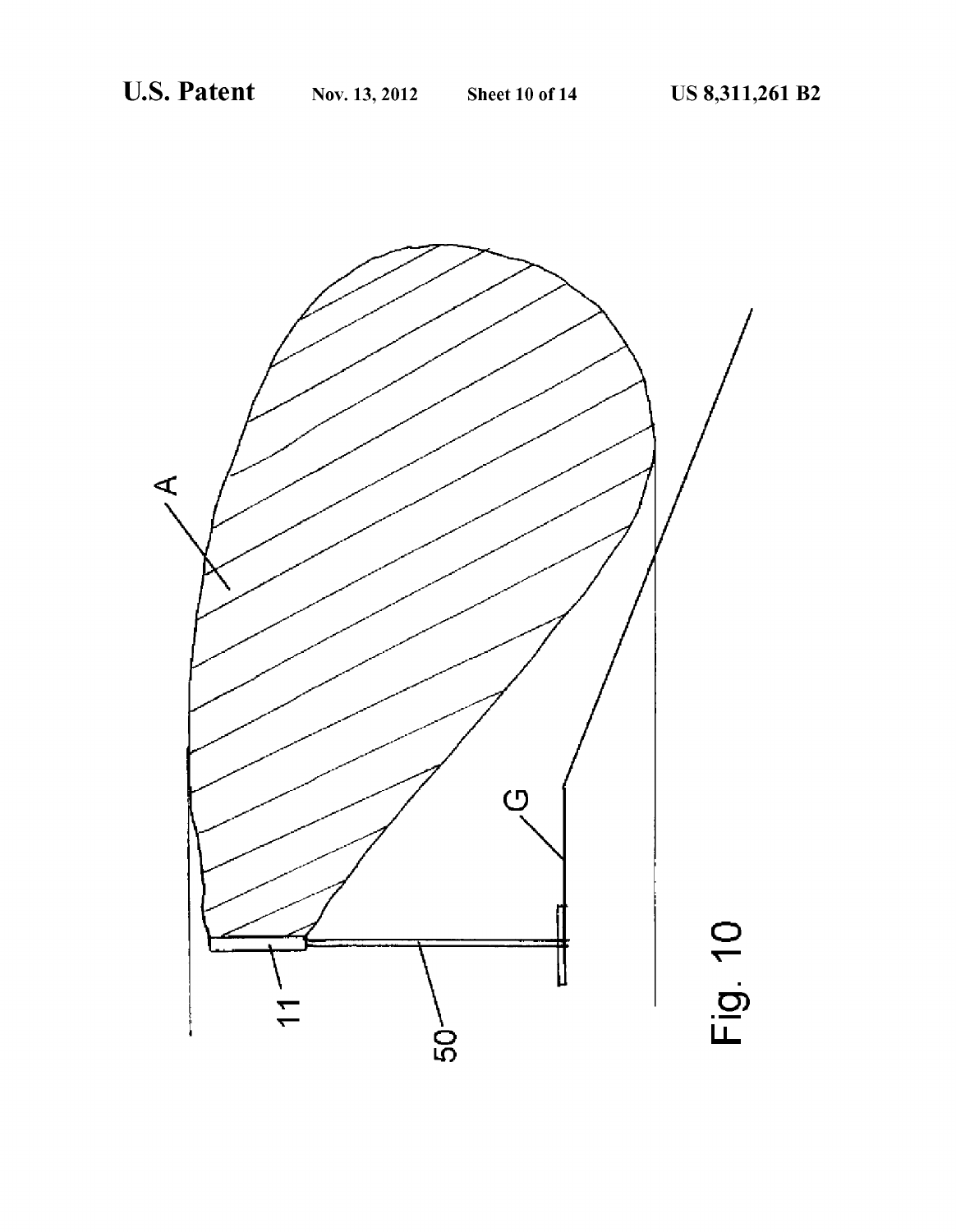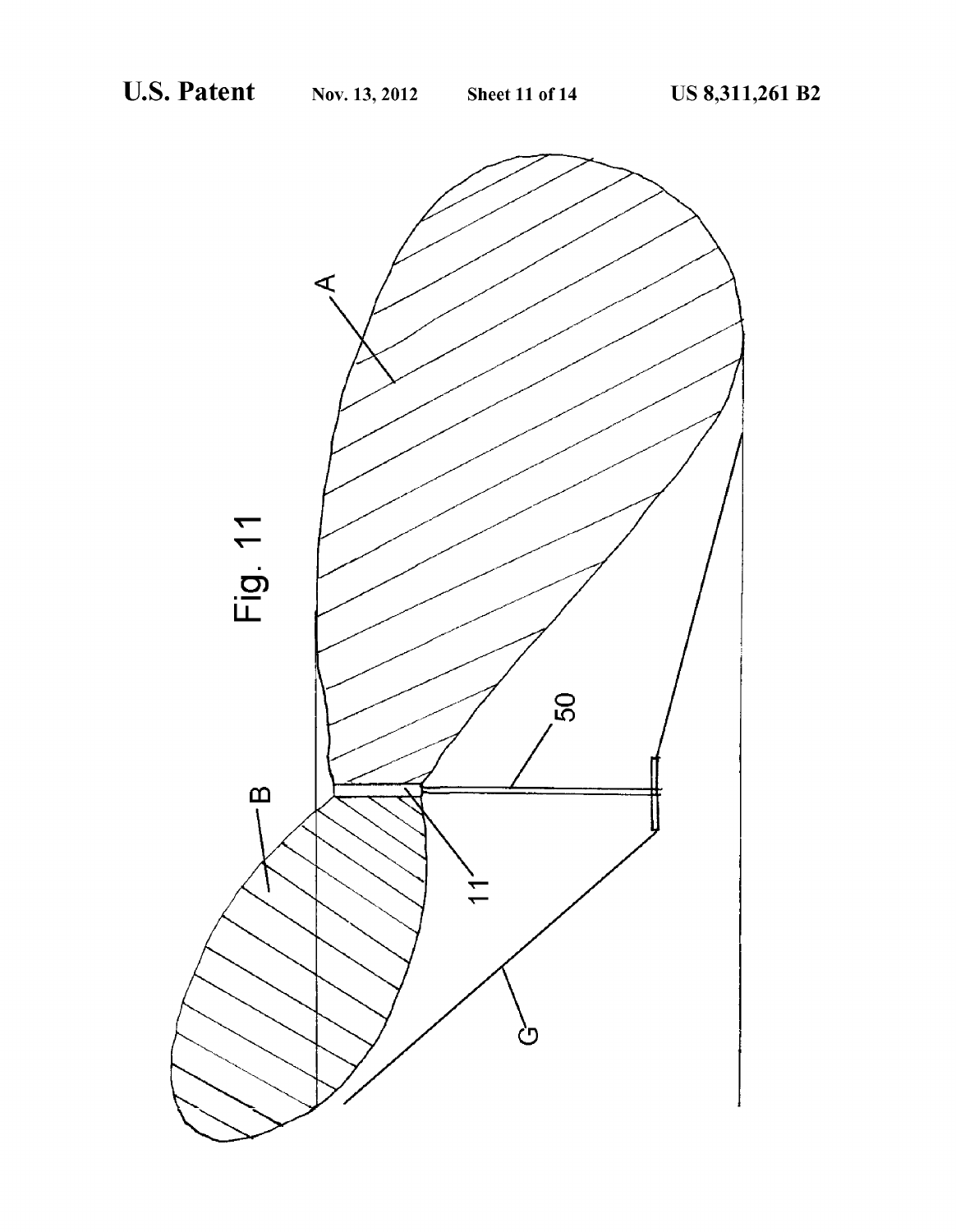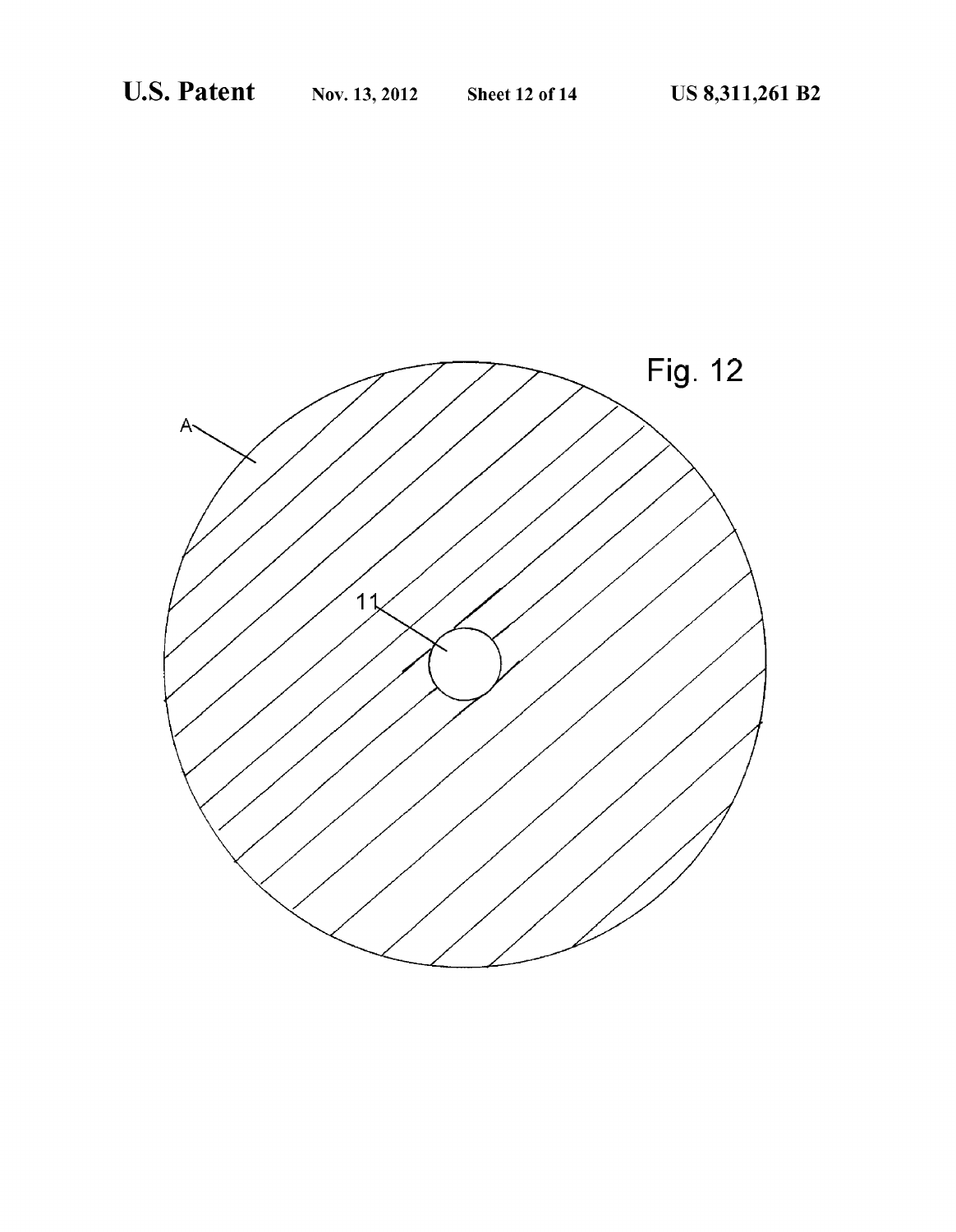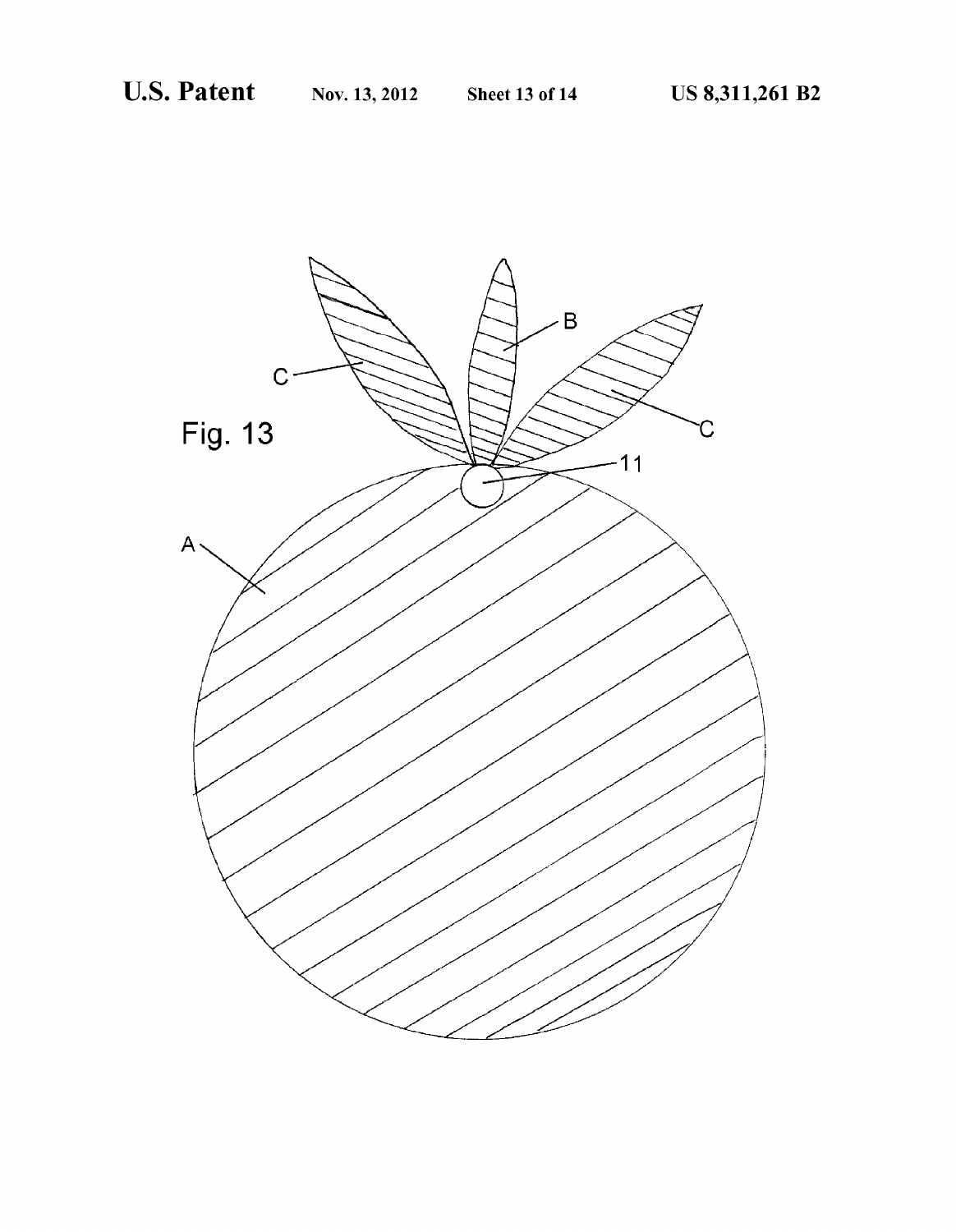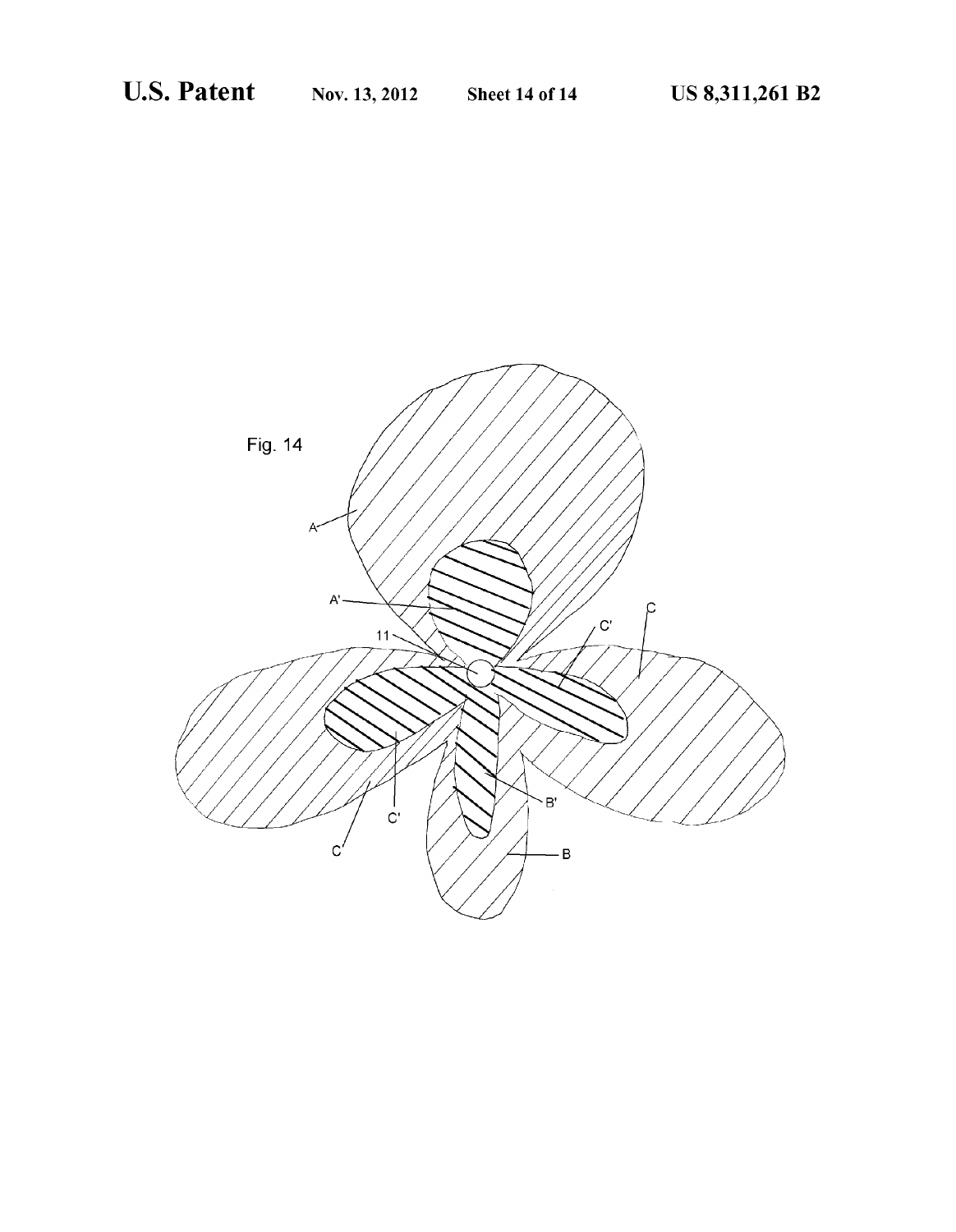## ACOUSTIC TRANSDUCER ARRAY

### BACKGROUND

1. Technical Field

The technical field relates generally to loudspeaker arrays and array Support arrangements, particularly loudspeaker arrays for an omni-directional public address and warning system.

2. Description of the Art

The art has long recognized the difficulty in obtaining substantially uniform sound propagation from an electronic warning system in all directions in a plane. Warning systems have commonly been based on multi-speaker systems utiliz ing rectangular speakers arranged in a circumferentially 15 spaced relationship in a common horizontal plane. Iacono et al., in U.S. Pat. No. 4,633.229, attributed the problem on uneven distribution of sound from such a system to interfer ence between adjacent speakers resulting in cancellation effects in certain directions. Iacono proposed a system in which adjacent loudspeakers were driven at different fre quencies. While such a system should be effective in elimi nating cancellation it is less useful where the intent is to broadcast intelligible speech since, among other things, there would be a change in the pitch depending on the direction 25 from the array. The consequences for music would be stron ger given there would be fewer dead moments to resynchro nize signals between speakers to correct for cumulative loss of synchronization stemming the frequency differences. The directivity characteristics of sound fields for a loudspeaker 30 system over a broad range of operating frequencies have consequences for audience coverage while retaining intelli gibility for public address and other applications.

### **SUMMARY**

A loudspeaker system comprises a plurality of speaker transducer units divided among and arrayed in at least three linear arrays. In one embodiment the linear arrays are dis posed in a like plurality of elongated rectangular baffles. The 40 elongated rectangular baffles are disposed in side by side relationship along the respective elongated sides of the baffles to form a multi-sided tube. The speaker transducer units are aligned in a plurality of ranks. The ends of the tube are closed with the result that one side of speaker transducers radiates 45 into the interior of the enclosure and the other side radiates into the environment. The speaker transducers of each rank are spaced no further from one another than one quarter wavelength of a selected minimum frequency.

#### BRIEF DESCRIPTION OF THE DRAWINGS

FIG. 1 is a perspective view of an enclosure for Supporting the loudspeaker array.

FIG. 2 is a side elevation of the enclosure of FIG. 1.

FIG. 3 is an elevation view of a portion of the loud speaker array.

FIG. 4 is a cross sectional view of the enclosure of FIGS. 1 and 2 taken along section lines 4-4 of FIG. 2.

FIG. 5 is a block diagram of a signal source for the loud 60 speaker array of FIG. 3.

FIG. 6 is a polar diagram of a directivity pattern for the loud speaker array of FIG. 3 in a frequency range for a normal range of human Voice.

FIG. 7 is a polar diagram of a directivity pattern for the loud 65 speaker array of FIG.3 over frequencies above the normal range of the human Voice.

FIG. 8 is a polar diagram of a directivity pattern for the loud speaker array of FIG.3 over frequencies above the normal range of the human Voice.

FIG. 9 is a vertical cross section of a sound field.

FIG.10 is a vertical cross section of a sound field shaped by relative phase adjustment of a loudspeakers in an array.

FIG. 11 is a vertical cross section of a sound field having at least two oppositely directed lobes.

10 loud speaker array. FIG. 12 is a polar diagram of a directivity pattern for the

FIG. 13 is a polar diagram of a directivity pattern for the loud speaker array.

FIG. 14 is a polar diagram of a directivity pattern for the loud speaker array.

#### DETAILED DESCRIPTION

In the following detailed description, like reference numer als and characters may be used to designate identical, corre sponding, or similar components in differing drawing figures. Furthermore, example sizes/models/values/ranges may be given with respect to specific embodiments but are not to be considered generally limiting. In circuit diagrams well known power and ground connections, and similar well known elements, may be omitted for the sake of simplicity of illustration.

35 of a baffle and enclosure emulates an "infinite' baffle. Prac An acoustic linear array may be modeled using "simple' sound sources evenly spaced along an axis and in line with one another. A "simple" sound source is more an intellectual conception than practical technology and in practice linear arrays are constructed from a plurality of cone type loud speakers directed to radiate in the same direction. The array of loudspeakers is set in a plane baffle. The baffle may be, and often is, positioned over an enclosure so that the combination tical linear arrays have been less than fully the three-dimen sional arrays of a plurality of ideal point sources.

50 addition, the polar directivity pattern of the output/sound field 55 allows the sound field to be steered parallel to the axis of A linear array can be used to shape the cumulative sound field produced by its constituent loudspeakers. The acoustic outputs of the loudspeaker produce patterns of constructive and destructive interference when the frequencies' spectrums are closely matched and the phase nearly synchronized. The operational frequency range of the device depends upon the spacing of adjacent loudspeakers compared to the wave lengths of the output sound field. The resulting compound sound field may be compressed onto a plane which is perpendicular to the orientation of the axis of alignment of the speakers. The greater the number of loudspeakers in the array the greater the degree of compression, both vertically. In in the plane of compression assumes lobes in which the sound<br>field is more intense. It is not necessary that the reproduced sound from each loudspeaker be perfectly in-phase. Dynamic relative phase adjustment of the drive signal to each speaker alignment of the loudspeakers in the array. The array may be oriented in any direction, though typically the enclosure is oriented so that the loudspeakers are stacked vertically with reference to the ground. In this case the resulting sound field is onto the plane most closely corresponding to the ground and the field can be steered up and down.

The sound field of such stacked or linear arrays is not omni or non-directional on the plane of compression at its effective frequencies. The sound field exhibits a directivity pattern which is lobed, that is, the intensity of the sound field varies around the array with the highest intensity (the principal lobe) occurring directly in front of the loudspeakers. In a classic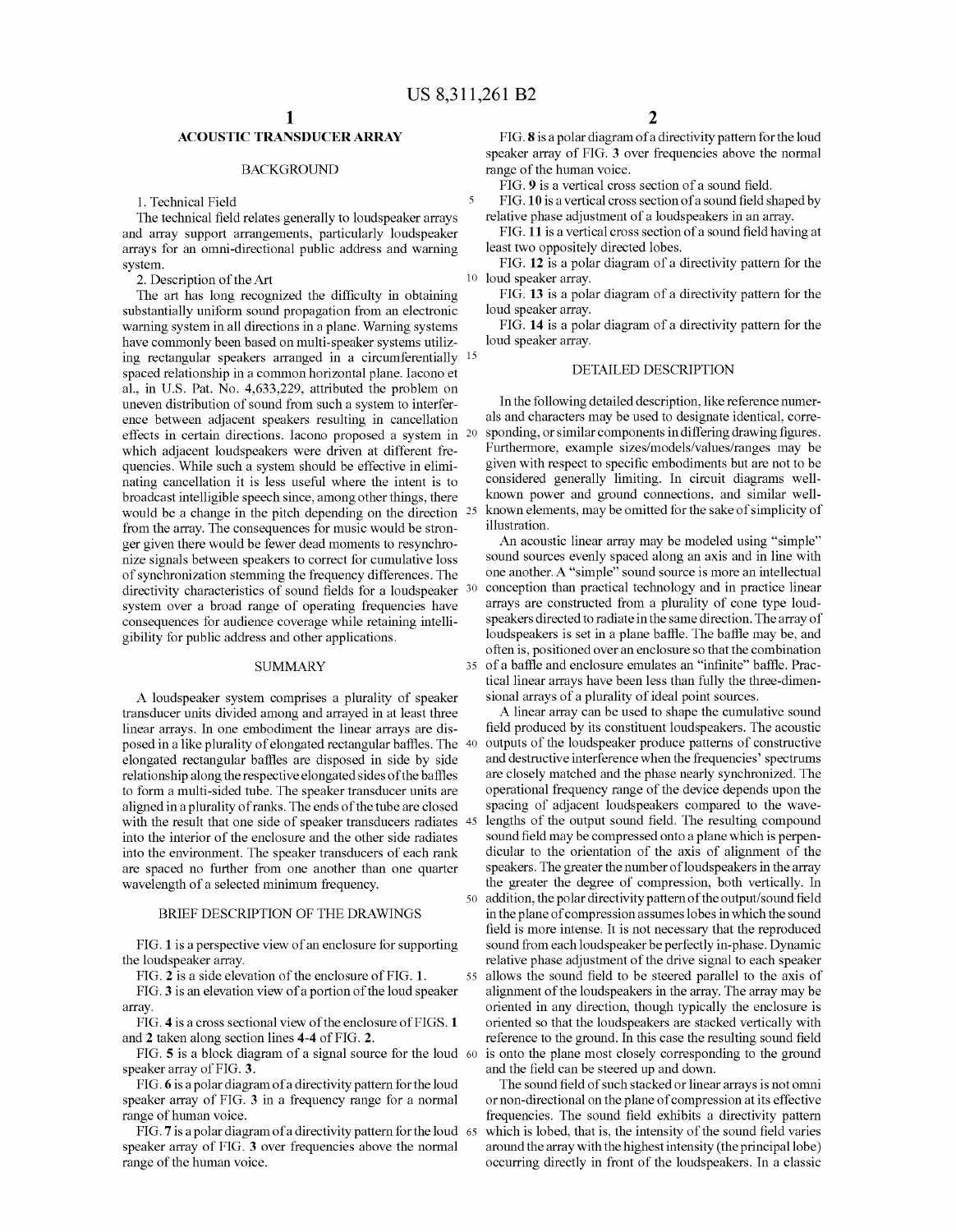model of perfect point sources not set in a baffle there is no lobe effect in the directivity pattern.

Referring to the figures, particularly FIGS. 1-4, an enclo sure 10 supporting a loudspeaker array 11 is shown. Loudspeaker array 11 can function as an array of arrays, or, put 5 another way, as a three-dimensional array of acoustic trans ducers. Array 11 has a plurality of columns/linear arrays 22 and a plurality of rows or ranks 24 of acoustic transducers which lie perpendicular to the axes of the columns. The acoustic transducers may be cone type loudspeakers 18 and are typically sized for operation over a frequency range between about 150 Hz. and 3 KHZ. for use in public address applications. Other applications may involve different operational ranges. 10

In one embodiment an enclosure 10 is based on an elon- 15 gated tube 15 which is closed at each end by end closure plates 16. Sides for enclosure 10 are provided by planar, rectangular sides 12 corresponding in number to the number of columns of acoustic transducers in the array 11 with each rectangular side supporting one column of speakers 18 dis- 20 posed along the long axis of the rectangle. Sides 12 comprise baffles 26 through which the cone type loudspeakers 18 may be mounted with the front radiating surfaces 19 of loudspeak ers 18 facing outwardly. Baffles 26 and radiating surfaces 19 may be covered by perforated coverings 14 to protect cone 25 type loudspeakers 18 from physical damage. In one embodi ment a tube 15 has five sides 12 and is given a cross-sectional shape in the form of a regular pentagon. The number of sides 12 which may be used may vary from as few as three to as many as can be fit together, with a consequential increase in 30 complexity of the control arrangements. Typically only one column of loudspeakers 18 is provided for each rectangular side, however, it is conceivable that more than one column could be used making each rectangular side into a sort of flat panel array.

The rearward surfaces 21 of loudspeakers 18 face inwardly on an interior chamber 28 defined by the enclosure 10. Inte rior chamber 28 is illustrated as common to the entire array 11, however divided chambers could be used for individual loudspeakers  $18$  or for a given rank or row  $24$ . The piston  $29\,$  40 for a cone type loudspeaker 18 of a given rank or row 24 is spaced by a distance d no more than one quarter wavelength of the highest selected effective operating frequency of the array 11 from the piston 29 for the most distant of any of the remaining four loudspeakers **18** of the same row. This is not to 45 say that the system has no effect above the highest intended operating frequency, just that the directivity pattern of the lobes becomes highly variable with further increases in fre quency. The loudspeakers 18 for a given rank or row 24 are located in a plane perpendicular to a hypothetical central axis 50 31 for the array 11 running through the middle of the interior chamber 28.

FIG. 5 illustrates possible drive circuitry 34 for array 11. Drive circuitry 34 includes amplifier stages 32 for each of five groups of loudspeakers 18 associated by connection to a 55 particular amplifier stage 32. A digital signal processor 30 is interposed between a signal source and the amplifier stages 32 and may be used to control the phase relationship between the signals supplied the groups of transducers or among individual transducers. Where the groups correspond to rows or 60 ranks 24 of loudspeakers 18 the phase relationship of the signals supplied to the amplifier stages may be controlled to steer the angle of the plane of the projected sound field upwardly or downwardly. Where the groups of loudspeakers 18 correspond, columns or linear arrays 22 the phase relation ship may be varied between columns. Logically the control may be carried down to the individual transducer level with 65

each transducer being provided with a digital signal processor and amplifier to allow dynamic phase shifting and amplitude control at the discrete transducer level and provide complex shaping of the resulting sound field. Central control of the DSP units and amplifiers would allow the ad hoc association of transducers from different rows and columns into "groups" for purposes of steering the sound field vertically and controlling or rotating the directivity pattern in the plane of compression and for controlling the tilt of the field with respect to the central axis of the array 11.

FIGS. 6 and 7 illustrate field tests of systems built in accordance with the teachings herein conducted over a 25 acre near free field environment. FIG. 6 illustrates the directivity pattern/polar far field response over a vocal frequency range of 250 to 1000 Hz. The three frequencies checked corresponding to the low, middle and high end of the range (plots 65, 63 and 61 of the graph) illustrate nearly even signal intensity around a five sided array. FIG. 7 represents analysis ofan alarm operational range from 800 to 3000 Hz. At the low and middle frequency values for this range (plots 71 and 75) the intensity was nearly even at all angles. At the highest frequency checked (3000 Hz.) the plot 73 begins to show distinct lobes corresponding to the five sides of the array tested.

For the frequency response over the lower human voice range, FIG. 8 illustrates high levels of speech intelligibility over the array's operating range.

FIGS. 9-11 illustrate control of tilting of lobes A and B (the borders of which correspond to a -6 db sound field intensity drop of of a sound field produced by an array 11 set on a pole 50 which positions the array 11 at some height above the ground level G. Ground level G may correspond to the floor of an arena. The primary lobe A may be tilted up or down and the degree of the lobe compression in the vertical axis adjusted. A secondary lobe B may be directed upwardly or downwardly either to intercept the ground level G or render the presence of the secondary lobe B insignificant.

FIGS. 12-14 illustrate possible directivity patterns pro duced by array 11. These include an apparent single lobe A as shown in FIG. 12 where the primary lobes from a plurality of columns blend into a sound field with a seemingly constant directivity pattern. FIGS. 13 and 14 illustrate directivity pat terns including lobes A, B and C where A is the primary lobe. FIG. 14 further illustrates lobes in the -3 db and -6 db ranges.

What is claimed is:

35

- 1. A loudspeaker system, comprising:
- a plurality of speaker transducer units each having a pri mary and a secondary radiating surface, the speaker transducer units being divided among and arrayed in a plurality of exclusive linear arrays of at least three in number,
- a plurality of elongated rectangular baffles with one elon gated rectangular baffle being provided for each exclu sive linear array; the plurality of linear arrays being disposed in the plurality
- of elongated rectangular baffles;
- the plurality of elongated rectangular baffles being dis posed in side by side relationship along respective elon gated sides in a closed circuit with one speaker trans ducer unit of each baffle being aligned with a speaker transducer unit from each of the remaining baffles in a plurality of ranks;
- end pieces set at each end of a resulting structure to forman enclosure for the plurality of speaker transducers;
- the primary radiating surface of each speaker transducer unit being oriented outwardly from the enclosure; and